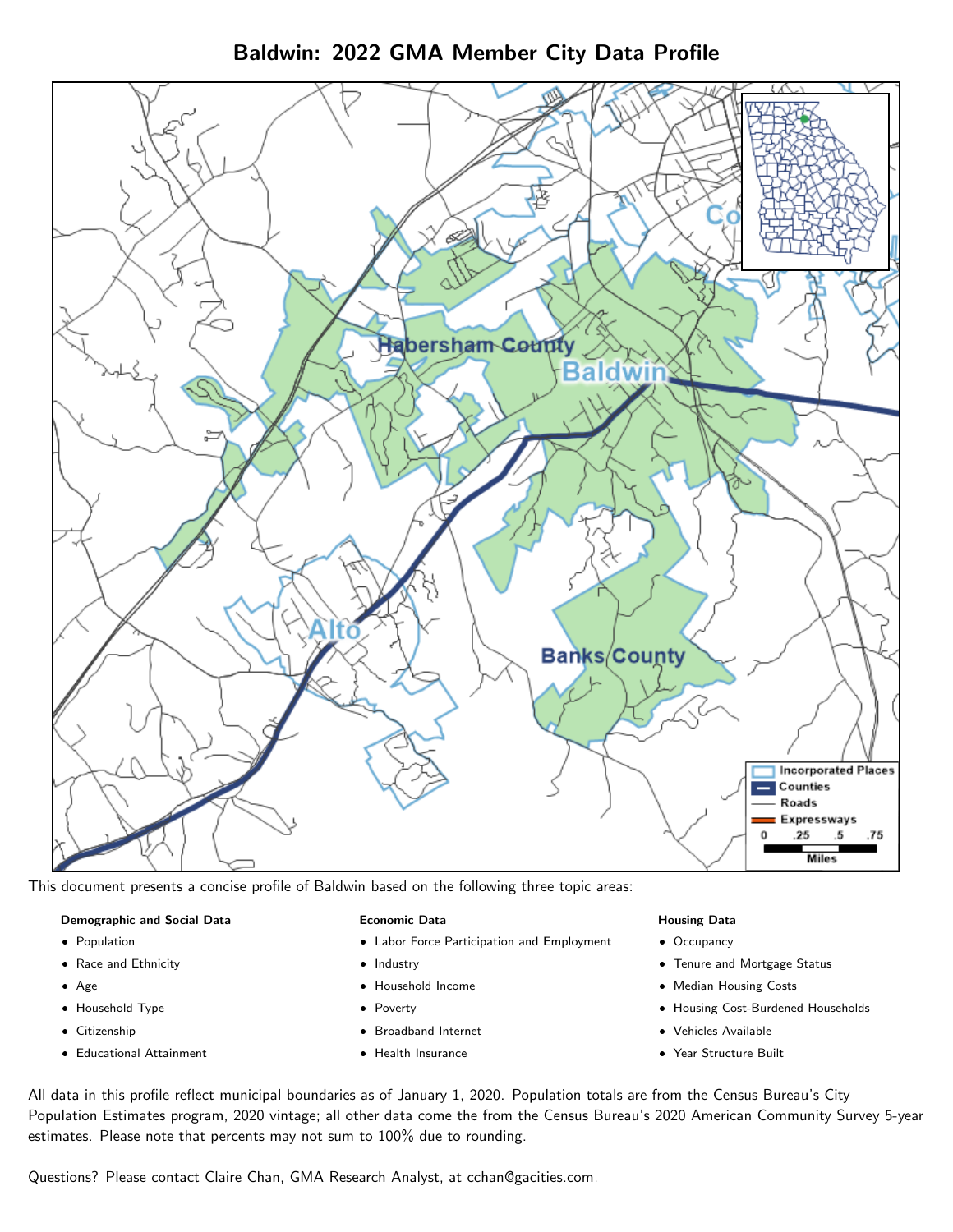## Baldwin: Demographic and Social





**Citizenship** 



Source: American Community Survey, 2020 5-year estimates, table B05002 Source: American Community Survey, 2020 5-year estimates, table B15002

Race and Ethnicity



Source: U.S. Census Bureau, City Population Estimates, 2020 vintage Source: American Community Survey, 2020 5-year estimates, table B03002

#### Household Type



Source: American Community Survey, 2020 5-year estimates, table B01001 Source: American Community Survey, 2020 5-year estimates, table B11001

#### Educational Attainment



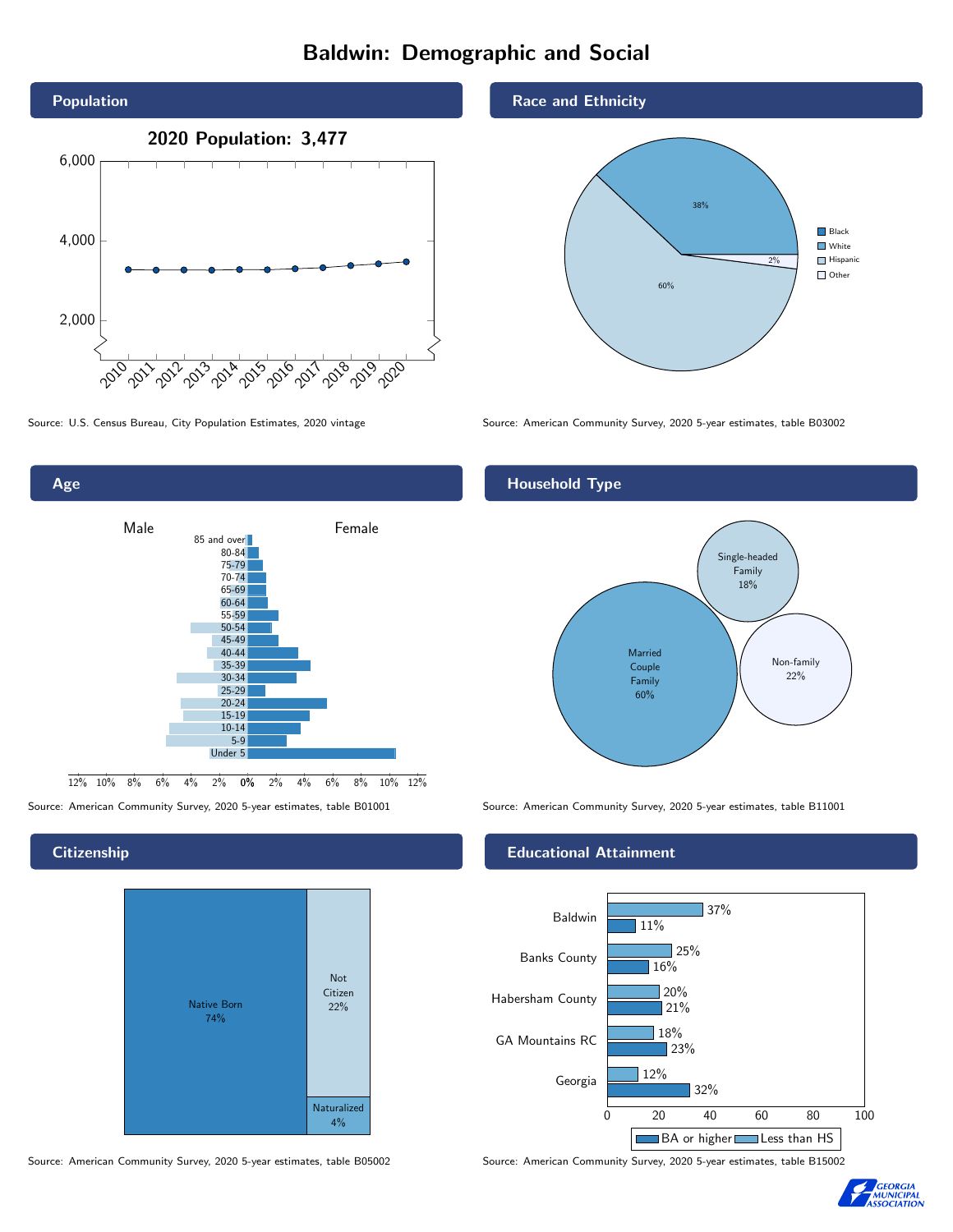## Baldwin: Economic



Source: American Community Survey, 2020 5-year estimates, table B23001 Note: Unemployment rate is based upon the civilian labor force.



Source: American Community Survey, 2020 5-year estimates, tables B19013 and B19025 Source: American Community Survey, 2020 5-year estimates, table B17010



Industry

| Agriculture, forestry, fishing and hunting, and mining      | $2\%$ |
|-------------------------------------------------------------|-------|
| Construction                                                | 6%    |
| Manufacturing                                               | 46%   |
| <b>Wholesale Trade</b>                                      | $1\%$ |
| Retail Trade                                                | 8%    |
| Transportation and warehousing, and utilities               | $1\%$ |
| Information                                                 | 2%    |
| Finance and insurance, real estate, rental, leasing         | 2%    |
| Professional, scientific, mgt, administrative, waste mgt    | $7\%$ |
| Educational services, and health care and social assistance | 10%   |
| Arts, entertainment, recreation, accommodation, food        | $7\%$ |
| service                                                     |       |
| Other services, except public administration                | $2\%$ |
| Public administration                                       | 6%    |

Source: American Community Survey, 2020 5-year estimates, table C24030

#### Poverty



#### Health Insurance



Source: American Community Survey, 2020 5-year estimates, table B28002 Source: American Community Survey, 2020 5-year estimates, table B18135